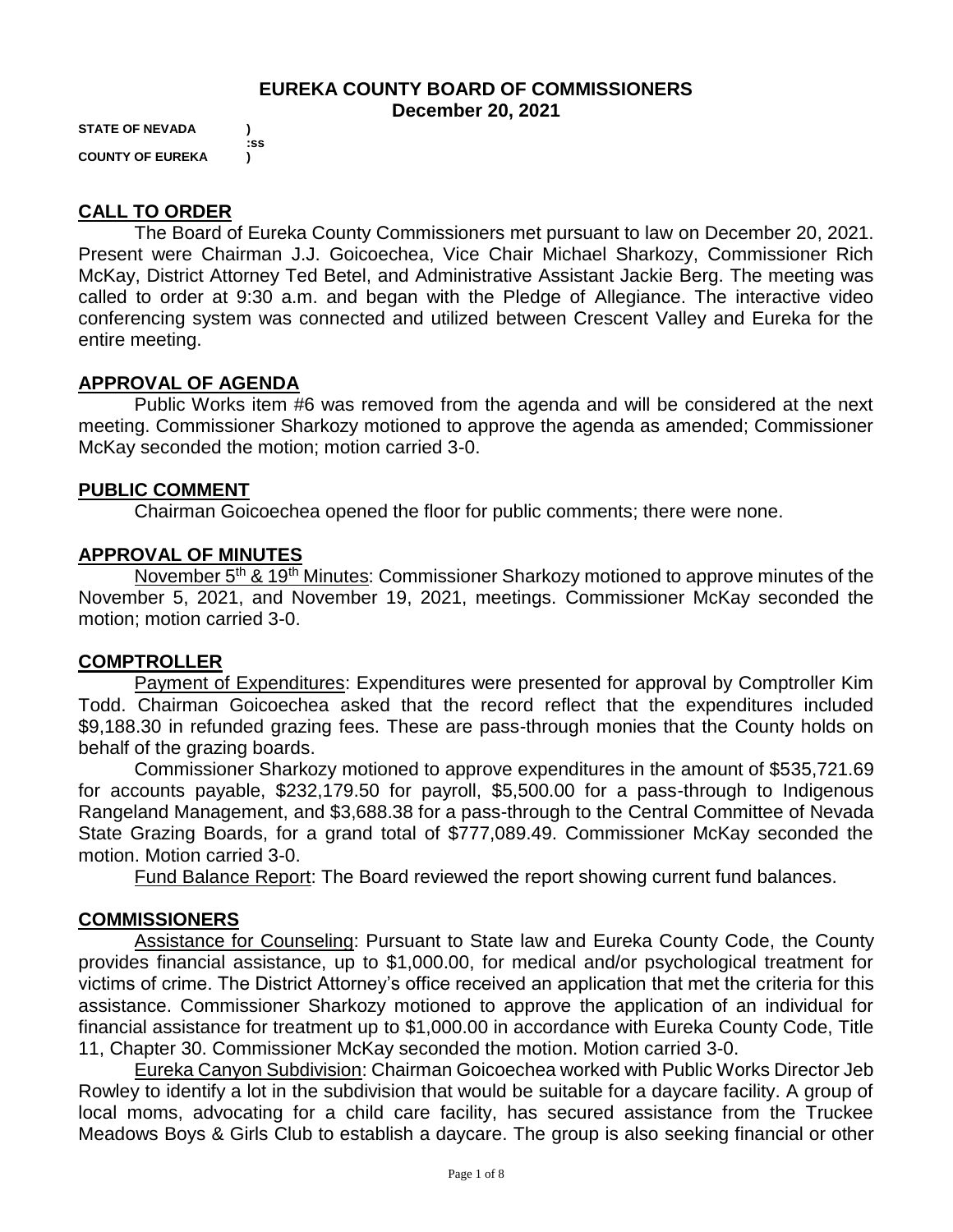assistance from local mining companies and Eureka County. Commissioner McKay relayed that the moms were pleased with the selected lot.

Commissioner Sharkozy motioned to designate Parcel 2 as Eureka County's donation for a child care facility, as identified on Parcel Map 0220777 and in Grant, Bargain & Sale Deed 2018- 236166 (which grants a non-exclusive easement across Parcel 2, commonly known as Diamond Peak Drive). Commissioner McKay seconded the motion. Motion carried 3-0.

Draft Commissioner Districts Realignment Ordinance: The Board reviewed a draft redistricting ordinance incorporating the proposed Commissioner District boundaries set forth in Proposal 6. Commissioner Sharkozy motioned to propose the Eureka County Commissioner Districts Realignment Ordinance as presented, and to set a public hearing at 10:00 a.m. on January 20, 2022. Commissioner McKay seconded the motion. Motion carried 3-0.

### **AMBULANCE & EMS**

Report on Activities: EMS Director Kenny Sanders reported 24 total calls for ambulance service in November. Mr. Sanders said the yearly total for ambulance runs is approximately 72% over the previous year. EMS continues administering weekly COVID vaccinations, which are primarily boosters at this time.

### **SENIOR CENTER**

Update Report: Senior Center Program Director Millie Oram reported on activities at the Eureka Senior Center and Fannie Komp Senior Center. In November, Eureka served 697 meals and Crescent Valley served 672 meals. Total deposits for the month were \$5,898.50.

### **TREASURER**

Treasurer's Report: The Treasurer's Report for November was submitted by Treasurer Pernecia Johnson, showing an ending General Fund balance of \$42,949,919.45.

#### **PLANNING COMMISSION**

Parcel Map – Morrison Farm, LLC: On December 15, 2021, the Planning Commission approved a parcel map for Morrison Farm, LLC, dividing a portion of APN 007-200-16 into two parcels of approximately 120 acres and 160 acres.

Commissioner McKay motioned to approve a parcel map for Morrison Farm, LLC, APN 007-200-16, for division of property in Diamond Valley. Commissioner Sharkozy seconded the motion. Motion carried 3-0.

Parcel Map – Donald Lloyd Morrison Trust: On December 15, 2021, the Planning Commission approved a parcel map for Donald Lloyd Morrison Trust, dividing a portion of APN 007-200-13.

Commissioner McKay motioned to approve a parcel map for Donald Lloyd Morrison Trust, APN 007-200-13, for division of property in Diamond Valley. Commissioner Sharkozy seconded the motion. Motion carried 3-0.

## **MEDICAL CLINICS ADVISORY COMMITTEE**

Crescent Valley Clinic: Chairwoman Irma Davila explained that the Medical Clinics Advisory Committee has been in discussions with the Battle Mountain General Hospital about potentially providing services at the Crescent Valley Clinic. Due to the hospital's current lack of medical providers, this is no longer a feasible option, and the Committee was now seeking the Board's permission to advertise a Request for Proposals (RFP).

Commissioner McKay, who serves as liaison to the Committee, agreed that this was the next course of action. Chairman Goicoechea noted that MCAC is an advisory committee and, therefore, any RFP would need to come back to the Board for approval before advertising.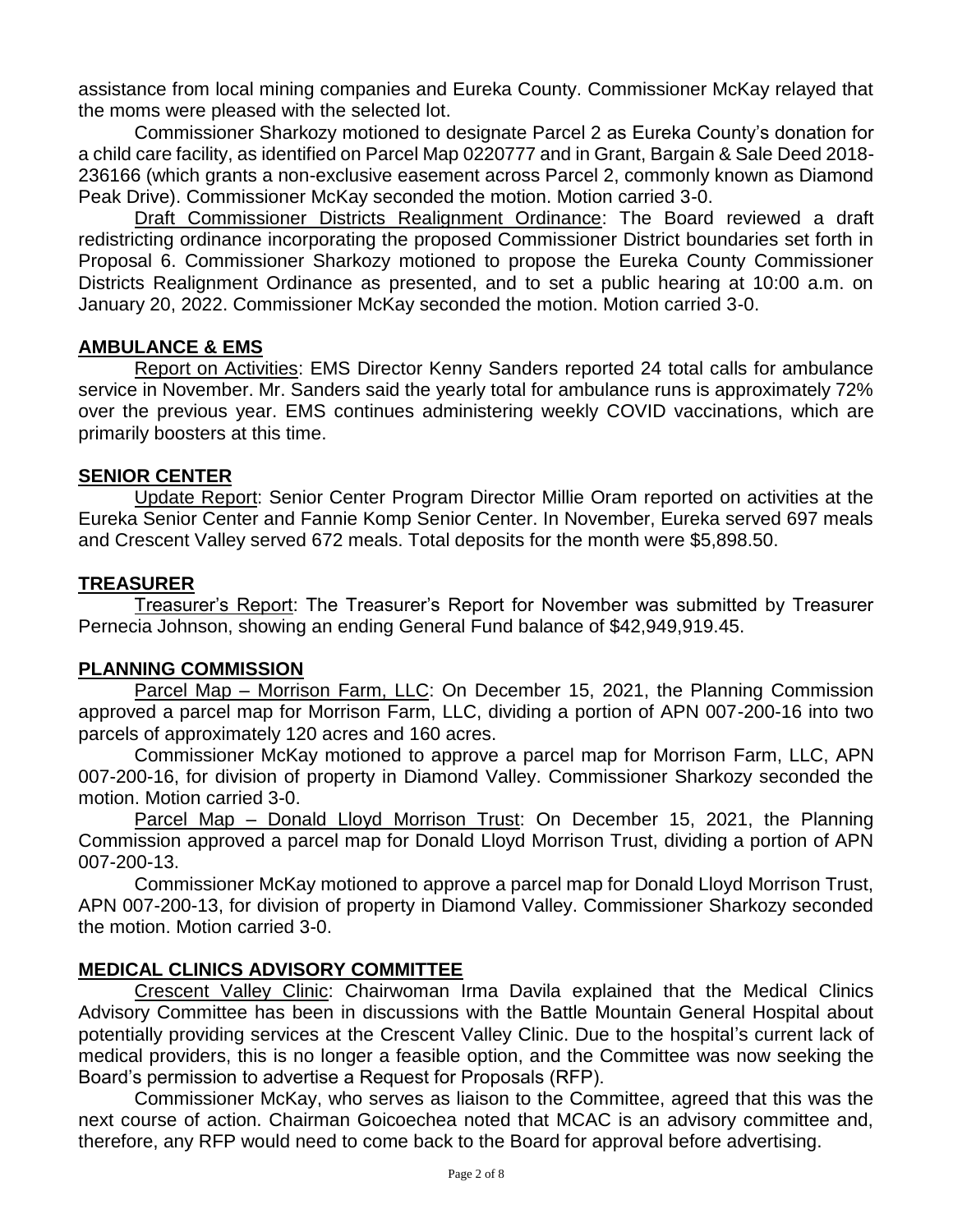# **EIDE BAILLY, LLP**

Fiscal Year 2020-2021 Audits: Teri Gage, Partner with Eide Bailly LLP, was in attendance to report on results of the Fiscal Year 2020-2021 audits for Eureka County and Eureka County Television District.

## *EUREKA COUNTY AUDIT:*

Independent Auditor's Report: The Independent Auditor's Report states that the auditors reviewed collective financial information in preparing the audit; and it explains management's responsibilities, auditor's responsibilities, and provides a conclusive opinion. Eureka County received an unmodified audit opinion, the highest attainable, which means the financial activities of the County were conducted in accordance with generally accepted accounting principles.

Statement of Net Position: The Statement of Net Position (assets minus liabilities) showed the County ended the fiscal year with \$136 million in net assets, a \$7.5 million increase over the previous year. Primary contributors to the change in net assets included a \$5 million increase in cash and investments, \$676,000.00 in federal monies (including CARES Act and ARPA funds), sewer pond upgrades costing nearly \$800,000.00, and large equipment purchases over \$500,000.00.

Other contributors to net position are net pension liability and other post-employment benefits (OPEB) liability. A biennial actuarial report, funded by the County, determines net pension liability, and an actuarial report done by PERS (Public Employees Retirement System) determines OPEB liability. At the end of FY 2021, the County had \$10.5 million in net pension liability and \$7.5 million in OPEB liability.

Enterprise Funds: Ms. Gage informed that the County's enterprise funds (water, sewer) continue to experience substantial net losses, with a cumulative loss of over \$1 million in the Eureka, Crescent Valley, and Devil's Gate utility funds for FY 2021. This is primarily due to depreciation and out-of-date utility rates that do not support the respective funds. Comptroller Kim Todd noted that the utility fund couldn't support the \$800,000.00 sewer repairs, as it should have, so instead general tax dollars from the Capital Projects Fund financed the project.

Notes to Financial Statements: As of July 1, 2021, the County adopted GASB Statement No. 84, Fiduciary Activities. This changed how agency funds, amounts collected on behalf of parties outside of the County, are reported. These amounts are now reported as custodial funds and increased net position by \$296,590.00.

There was one minor note concerning statute compliance. The Future Reserve Fund was overspent by \$5,000.00 due to investment fees that were previously (and erroneously) being charged to a different account. Ms. Gage noted that this was an extremely minor finding for a budget the size of Eureka County's.

Statement of Revenues, Expenditures, & Changes in Fund Balance – General Fund: The County's ending fund balance was \$43 million, an increase over the previous fiscal year of \$6.4 million. The County received \$4.4 million over the budgeted amount for net proceeds of minerals, which was \$2.1 million more than received the previous year. Consolidated tax (CTAX) was \$2 million over budget, and a \$680,000.00 increase over the prior year. Overall revenues were \$7.3 million more than anticipated in the budget, an increase of \$1.1 million over the previous year. Total expenditures exceeded the previous fiscal year by \$1.4 million, but were \$5.2 million less than what was budgeted.

Ms. Gage recommends that an entity's operating fund balance never drop below 8.3% of expenditures, which is  $1/12<sup>th</sup>$  or one month's worth of annual costs (100% / 12 = 8.33%). She was happy to report that the General Fund balance was at 337% of annual expenditures.

Schedule of Findings: The audit is required to report that the County does not prepare its own financial statements, but instead engages Eide Bailly. Ms. Gage relayed that this is true for most of her clients, and an entity of Eureka County's size simply does not have the time or staff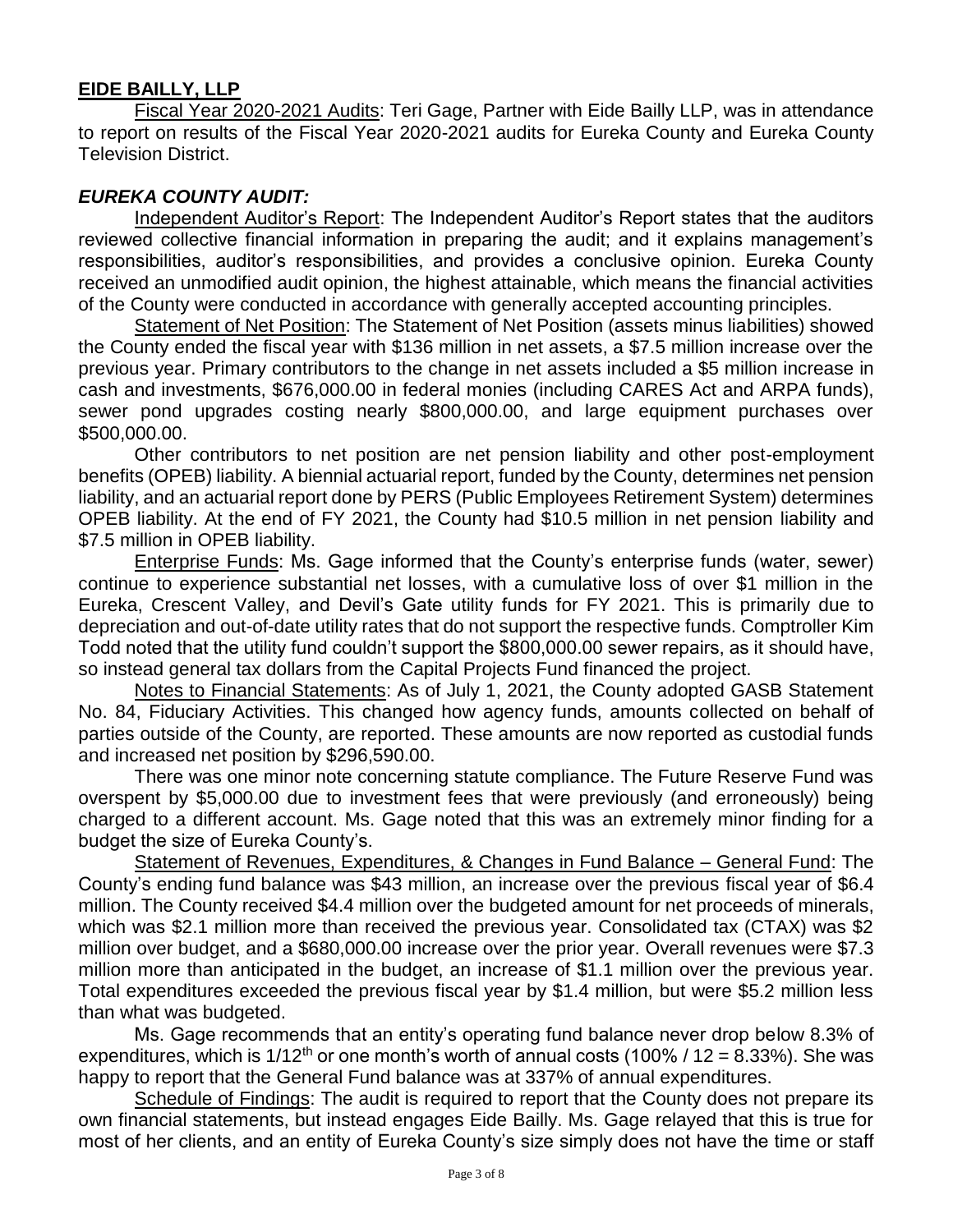to keep up with changes in accounting standards and prepare the financial statements in the detail required.

The Schedule of Findings includes material journal entries, which often represent typical year-end adjustments. Two larger transactions were noted for FY 2021 – \$136,000.00 in CARES Act dollars and \$7,000.00 in grant funds – that had to be reclassified to different accounts.

Each year, as part of the Schedule of Findings, the auditor selects what is called an "unpredictable procedure" in order to anticipate an unrevealed risk. Since the County recently invited Ms. Gage to give a presentation on credit card usage, she decided to select a credit card category with a spending increase that exceeded the typical or expected trend. In auditing credit card charges that hit the uniform account in the Sheriff's budget, it was noted that uniform costs for FY 2021 were nearly \$34,000.00, a \$10,000.00 increase over the previous fiscal year. It was also noted that two credit card expense reports for uniform purchases were not reviewed by anybody other than the party making the charge. Ms. Gage said this was not a substantial problem, but was worth monitoring. She suggested a uniform allowance might keep these costs under control.

Auditor's Comment Letter: The comment letter summarizes audit responsibilities, significant liability estimates, journal entries, and statute compliance. It stated the County conformed to all significant statutory constraints on its financial administration during the year, with a single audit finding.

Approve Audit & Financial Statements: Commissioner Sharkozy motioned to approve Eureka County's Fiscal Year 2020-2021 Audit and Comprehensive Annual Financial Statements as presented. Commissioner McKay seconded the motion. Motion carried 3-0.

# *TELEVISION DISTRICT AUDIT:*

Independent Auditor's Report: Ms. Gage reported that the Television District received an unmodified opinion (clean audit), and its financial statements were presented fairly in all material aspects.

Statement of Net Position: The District ended the year with a net position of \$1.3 million, a \$46,000.00 increase over the previous fiscal year. With no employees, there are no net pension or OPEB liabilities to consider. Cash balance increased by \$104,000.00, and there were capital asset additions valued at \$67,000.00 for fiber optic projects on Prospect Peak and Argenta Ridge.

Statement of Revenues, Expenditures, & Changes in Fund Balance: The Television District has only one fund, its General Fund. It ended FY 2021 with a fund balance of \$794,000.00, an increase of \$24,000.00 over the previous year. This balance represents 354% of annual expenditures, well above the recommended 8.3% required for one month's expenses.

Expenses in FY 2021 increased by \$12,000.00 and revenues decreased by about \$16,000.00, partly because the District was no longer receiving the T-Mobile grant.

Notes to Financial Statements: The District conformed to all significant statutory and legal constraints on its financial administration during the year.

Schedule of Findings: As stated in the County's audit, Eide Bailly is required to report that the Television District does not prepare its own financial statements. Ms. Gage again noted that that is typical for entities of this size. The District had no journal entries to report. There were no audit findings.

Auditor's Comment Letter: The Auditor's Comments summarized the audit and again noted that there were no audit findings for the Television District.

Approve Audit & Financial Statements: Commissioner Sharkozy motioned to approve Eureka County Television District's Fiscal Year 2020-2021 Audit and Comprehensive Annual Financial Statements as presented. Commissioner McKay seconded the motion. Motion carried 3-0.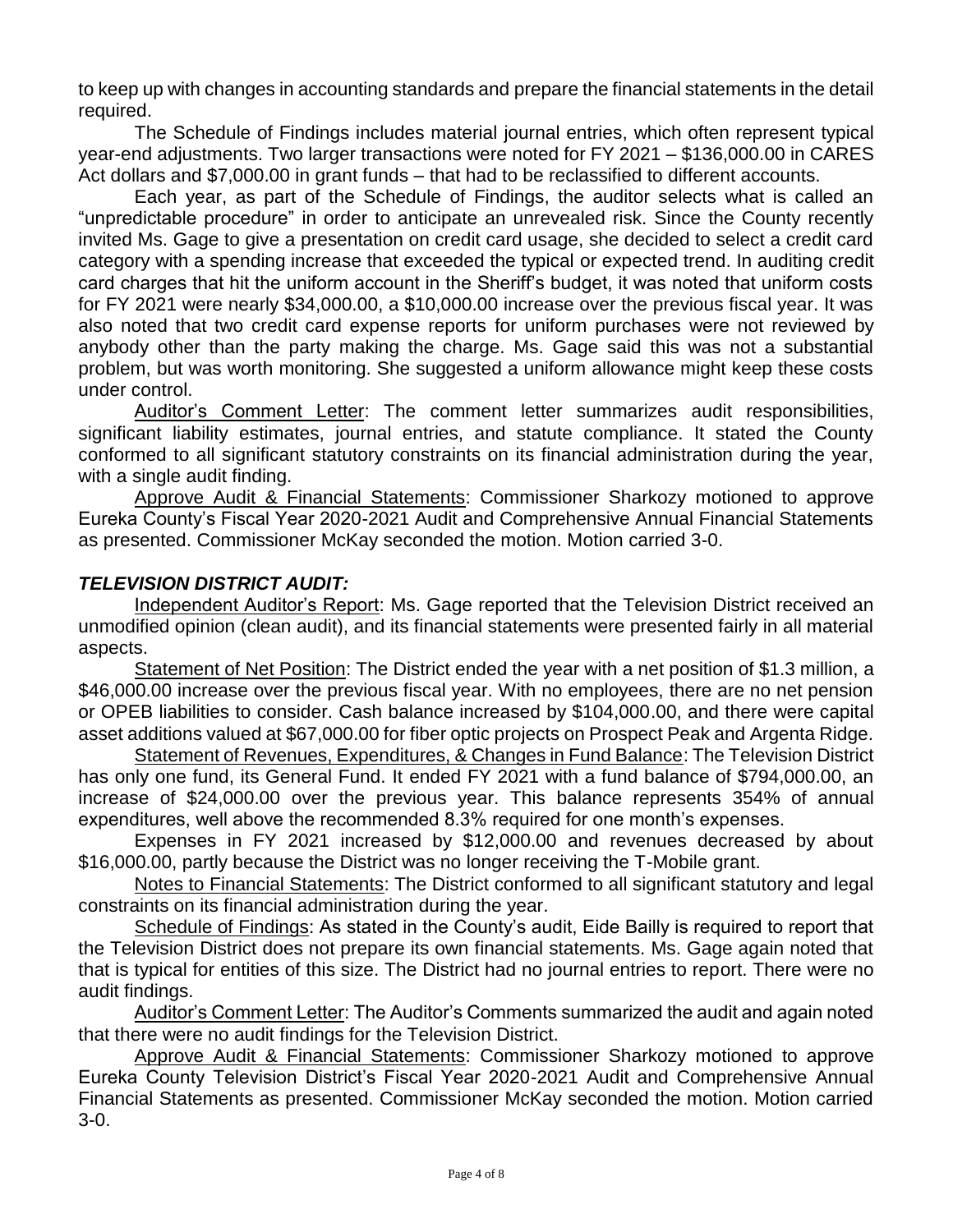In conclusion, Ms. Gage stated she enjoys coming to Eureka and thanked Ms. Todd and all of the staff for assistance and cooperation during the audits.

# **COUNTY FACILITIES**

Facilities Update: Joyce Jeppesen, Public Works Assistant Director-Administration, gave an update on activities at County managed facilities.

Opera House: In November, the Opera House had 40 tourists and over 400 attendees at meetings and events. This included many mine events and the holiday bazaar. The events are keeping Luz Dory quite busy. December has multiple events scheduled and many have already taken place.

Sentinel Museum: The Museum had 60 visitors in November. Desiree Gonzalez has been helping cover the Opera House, since some days have meetings and events scheduled well beyond normal working hours.

Swimming Pool: The Pool had 41 swimmers for the month. After conducting a skills test for the Swimming Pool Supervisor position, the decision was made to repost the vacancy through January 14, 2022.

Eureka Canyon Subdivision: The one pending application for a subdivision lot did not go through.

Eureka Airport: A total of 999 gallons of fuel was sold at the Eureka Airport, 458 gallons of avgas and 541 gallons of Jet A fuel. Nevada Department of Wildlife is the primary Jet A consumer as it continues conducting aerial wildlife counts.

There was one overnight hangar rental for \$25.00. With feedback from the District Attorney, Public Works is working on an annual hangar lease as well as an overnight rental agreement.

Eureka Landfill: The Landfill had 354 municipal customers and 109 commercial customers in November. It received 21 tons of municipal waste and 177 tons of construction and demolition debris. Regarding recyclables, Battery Systems picked up 763 pounds of batteries (for a net to the County of \$152.00) and Liberty Tire is due to pick up the tire stockpile. The Nevada Division of Forestry Honor Camp is scheduled after the first of the year to pick up trash at the Landfill.

## **PUBLIC WORKS**

Public Works Update: Joyce Jeppesen, Public Works Assistant Director-Administration, reported on Public Works projects and activities.

COVID Update: Public Works was successful in setting up an account with Abbott and has ordered 520 BinaxNOW rapid tests. Another 1,040 were secured from a supply in Reno. Public Works will now absorb the School District's test orders and bill back for its share. Costs are around \$5.00 per test.

The County is working with Shannon Ernst, Social Services Director for Churchill County, to establish a weekly monoclonal antibody clinic in Eureka (potentially each Wednesday at the Opera House through January and February). The clinic should be able to accommodate nine people a day, cycling three at a time. EMS will assist the Churchill County team as needed.

Road Construction and Water Use: Jeb Rowley and Ms. Jeppesen spoke with Amy Race from Nevada Gold Mines. The mine has identified several potential water sources available for County road maintenance, primarily in northern Eureka County. Talks are still in the preliminary stage.

Heaters/Boilers: Crews continue working on repairs to the boiler at the Opera House and heaters at the Airport (hangar) and Eureka Senior Center.

Devil's Gate Mainline Extension: Quotes for parts and supplies for the water line extension and upgrades along Third Street in Diamond Valley are coming back at twice the original estimated cost. Public Works will be requesting an increase in funding for this project. The list of parties wanting water service in the area is continually growing.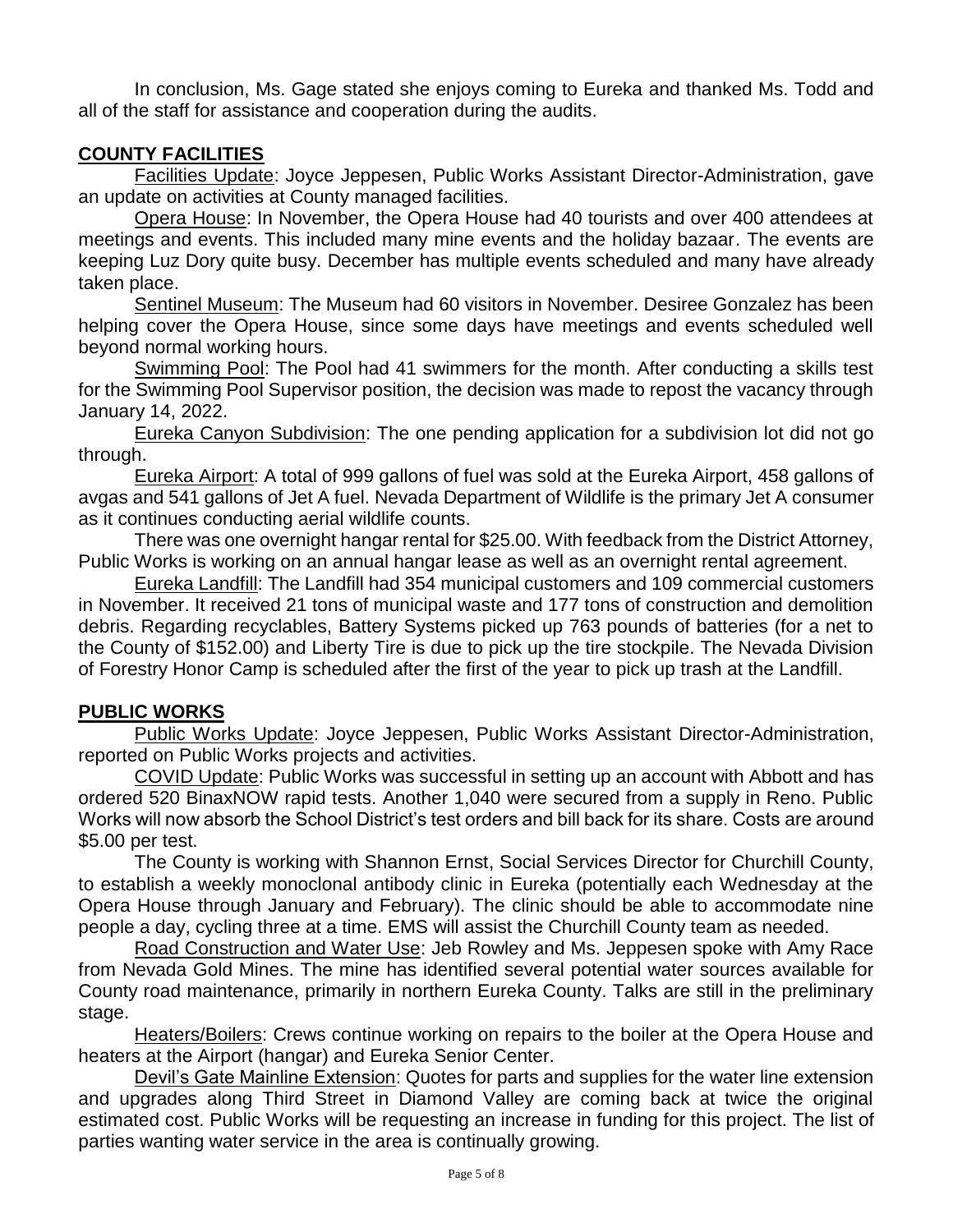Local Emergency Planning Committee: New members have been added to LEPC pending Board ratification at the first meeting in January. Raymond Hodson will serve as transportation alternate, Dennis Gordon will represent Ruby Hill Mine, and Clara Bundy will soon join as communications alternate.

Equipment Repairs: The shop crew essentially did a complete rebuild of the Caterpillar 966F Wheel Loader, saving the County significant money (upwards of \$70,000.00). The crew includes two former Cashman employees, so the County is fortunate to have that expertise inhouse.

Residential Water Applications: Two residential water service applications were presented to the Board. One was approved earlier in the Devil's Gate GID meeting. Commissioner Sharkozy motioned to approve the application for a 3/4-inch residential water service for APN 007-380-83 in Devil's Gate GID District #1. Commissioner McKay seconded the motion. Motion carried 3-0.

Commissioner McKay motioned to approve the application for a 3/4-inch residential water service for APN 001-012-31 in the Town of Eureka. Commissioner Sharkozy seconded the motion. Motion carried 3-0.

Surplus Property: Pursuant to Eureka County Code Title 3, Chapter 20, Section .130, Commissioner McKay motioned to approve declaring the 2010 140M Caterpillar Motor Grader (VIN: B9G00186) surplus property, to be sold by the vendor with receipts of the sale used as a trade-in allowance towards purchase of new equipment approved by the Board for Fiscal Year 2022. Commissioner Sharkozy seconded the motion. Motion carried 3-0.

Devil's Gate Mainline Extension: Public Works obtained a quote from Day Engineering for the Devil's Gate mainline extension along Third Street in Diamond Valley. The line will extend from Third Street to the northern part of the subdivision heretofore unserved.

Commissioner McKay motioned to approve a quote from Day Engineering for engineering services for the Devil's Gate Mainline Extension Project, in an amount not to exceed \$24,000.00, utilizing funds budgeted for capital outlay (042-150-55010-746) in the Capital Projects Fund for Fiscal Year 2022. Commissioner Sharkozy seconded the motion. Motion carried 3-0.

## **NATURAL RESOURCES**

Report on Activities: Natural Resources Manager Jake Tibbitts reported on recent activities and meetings.

Cooperative Extension: Mr. Tibbitts attended the Extension Advisory Committee meeting on December 13<sup>th</sup>. Committee member Marilyn Kirkpatrick (Clark County Commission Chair) is working to host a reception or similar event in Las Vegas for legislators and community leaders to learn about the benefits of Cooperative Extension, which has been a recurring target in recent legislative years. Mr. Tibbitts has committed to participating in the event.

Meat Processing Industry Roundtable: On December 14<sup>th</sup>, the Nevada Department of Agriculture and the Nevada Farm Bureau hosted a virtual roundtable meeting regarding meat processing. One challenge rural producers face is obtaining USDA inspections because it's not feasible for inspectors to travel long distances to inspect a small number of animals. The US Department of Agriculture joined the meeting and had some ideas that could remedy the problem, and might have the added benefit of economic opportunities for local producers.

Nevada Gold Mines Water Applications: Mr. Tibbitts and Chairman Goicoechea have been working together and communicating with Nevada Gold Mines concerning two change applications filed with the State Engineer on waters in Pine Valley. As a mitigation measure, the mine proposes changing manner of use to wildlife and changing point of diversion to a well in Horse Canyon to discharge into the creek to maintain streamflow. The County voiced concerns that the mine cannot prove beneficial use on wildlife it does not own or manage. Mr. Tibbitts received a follow-up email from Nevada Gold Mines the previous week and it now appears the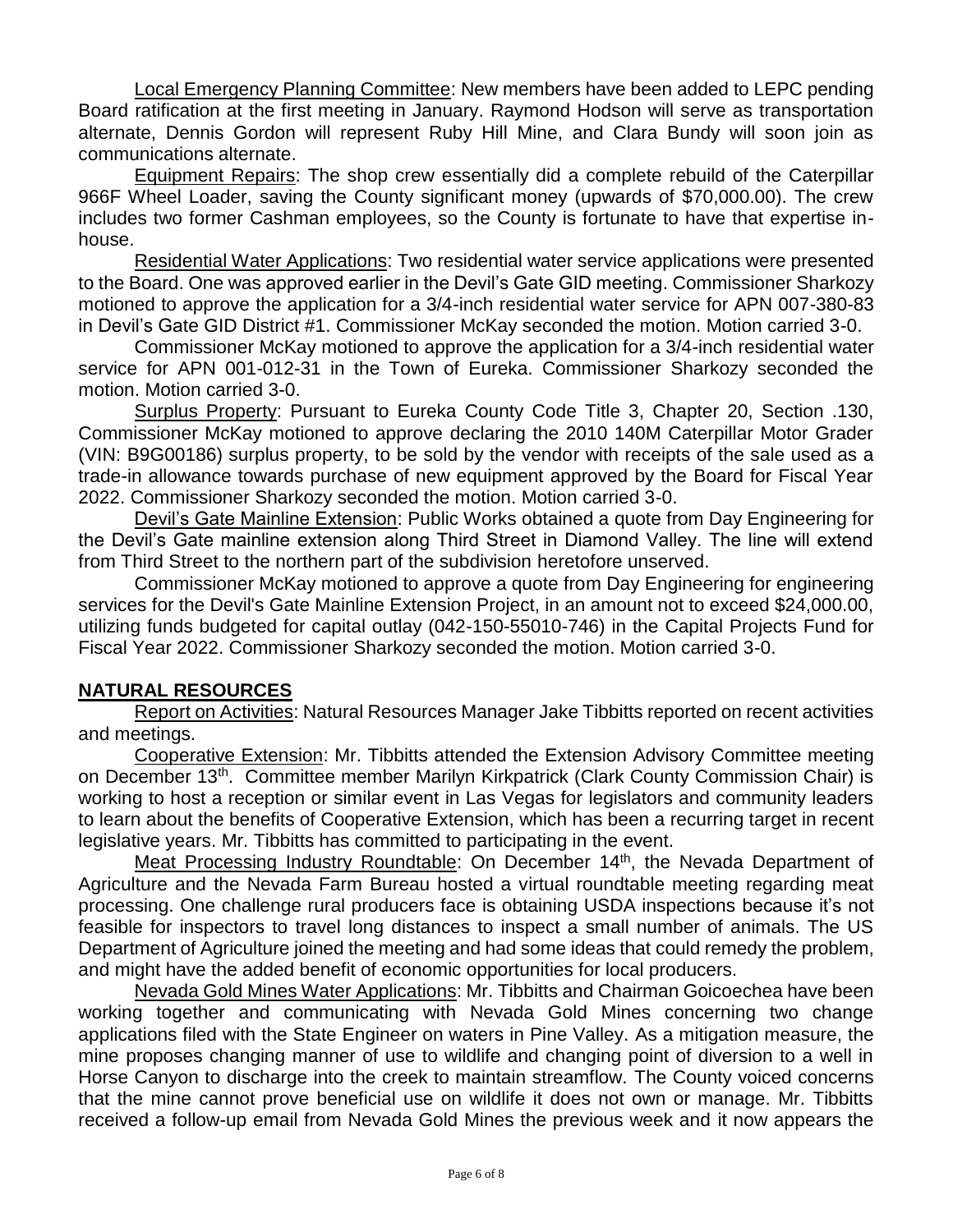mine is willing to withdraw those two applications. Mr. Tibbitts will keep the Board updated as this moves forward.

BLM Instruction Memorandum: Mr. Tibbitts reported that, during the previous week, the Battle Mountain BLM District Manager signed an Instruction Memorandum (IM) addressing compensatory mitigation for projects on federal lands. The new policy provides that mitigation measures will be examined during a project's initial EIS (not under a separate EIS, often years later) and will authorize said mitigation as part of the Record of Decision. This will clear up some gray areas in a previous IM issued by the Secretary of Interior, but could add some delays and complexities to the permitting process.

Nevada Gold Mines Pipeline Project WPC Permit: Mr. Tibbitts explained that the Water Pollution Control Permit for Nevada Gold Mines' Pipeline Project was up for renewal. To date, monitoring has not revealed any issues with the groundwater resource in Crescent Valley. Mr. Tibbitts had no concerns over renewal of the permit and prepared a letter of support.

Commissioner Sharkozy motioned to send a letter to Nevada Division of Environmental Protection supporting renewal of the Water Pollution Control Permit for Nevada Gold Mines' Pipeline Project. Commissioner McKay seconded the motion. Motion carried 3-0.

## **DIAMOND VALLEY GROUNDWATER MONITORING**

Monitoring Program Update: Dale Bugenig, Consulting Hydrogeologist, gave a detailed update and slide presentation showing results of groundwater monitoring in Diamond Valley, which has been ongoing for over ten years. The monitoring network is comprised of data loggers installed on a dozen wells to track groundwater levels. This includes 11 wells in Diamond Valley and one at the gravel pit in Kobeh Valley added in 2020. Half of the loggers are maintained by Eureka County and half are maintained by Diamond Natural Resources Protection & Conservation Association.

The State doesn't have final numbers for irrigation use in the valley yet, but its initial outlook is that there was less pumping than in 2020.

In general, the water levels continue to go down, but at a lesser rate of decline than in previous years. This is in response to less irrigation pumping this past season, attributable in part to the substantial rainfall during the 2021 summer season. The level of drawdown is significantly better than the drop seen in response to the 30% pumping increase experienced in 2020.

Exceptions to the general trend are the Bailey well and the shallower Morrison wells. The well at the Bailey Ranch (furthest to the northwest) continues plummeting in response to a large irrigation well in the vicinity that Sadler Ranch began pumping about 3½ years ago, resulting in nine feet of water decline over that period of time.

The shallower wells provide data on water levels above the widespread clay layer, and water levels are not trending down as they are in the deeper wells. The Matt Morrison well has stabilized and water level in the Lloyd Morrison well has actually increased somewhat in the last three years. The State monitors 50 or more wells in the area and sees a similar response in its shallow wells.

The Kobeh Valley well, which is in the tight rocks of the Vinini formation, was added in the spring of 2020 and is the newest in the monitoring system. Although there is only 1½ years of data on this well, it seems to suggest some transmission through Vinini (between Kobeh and Diamond Valleys), which was previously considered a barrier to groundwater flow.

Along with seasonal drawdown, Mr. Bugenig sees positive recharge in nearly all of the wells. He attributes this, at least in part, to careful and responsible irrigating practices.

## **OLCESE WASTE SERVICES**

Update on Waste Services: Rick Lake, Operations Manager for Olcese Waste Services, gave an update on residential and commercial waste collection in Eureka County over the past